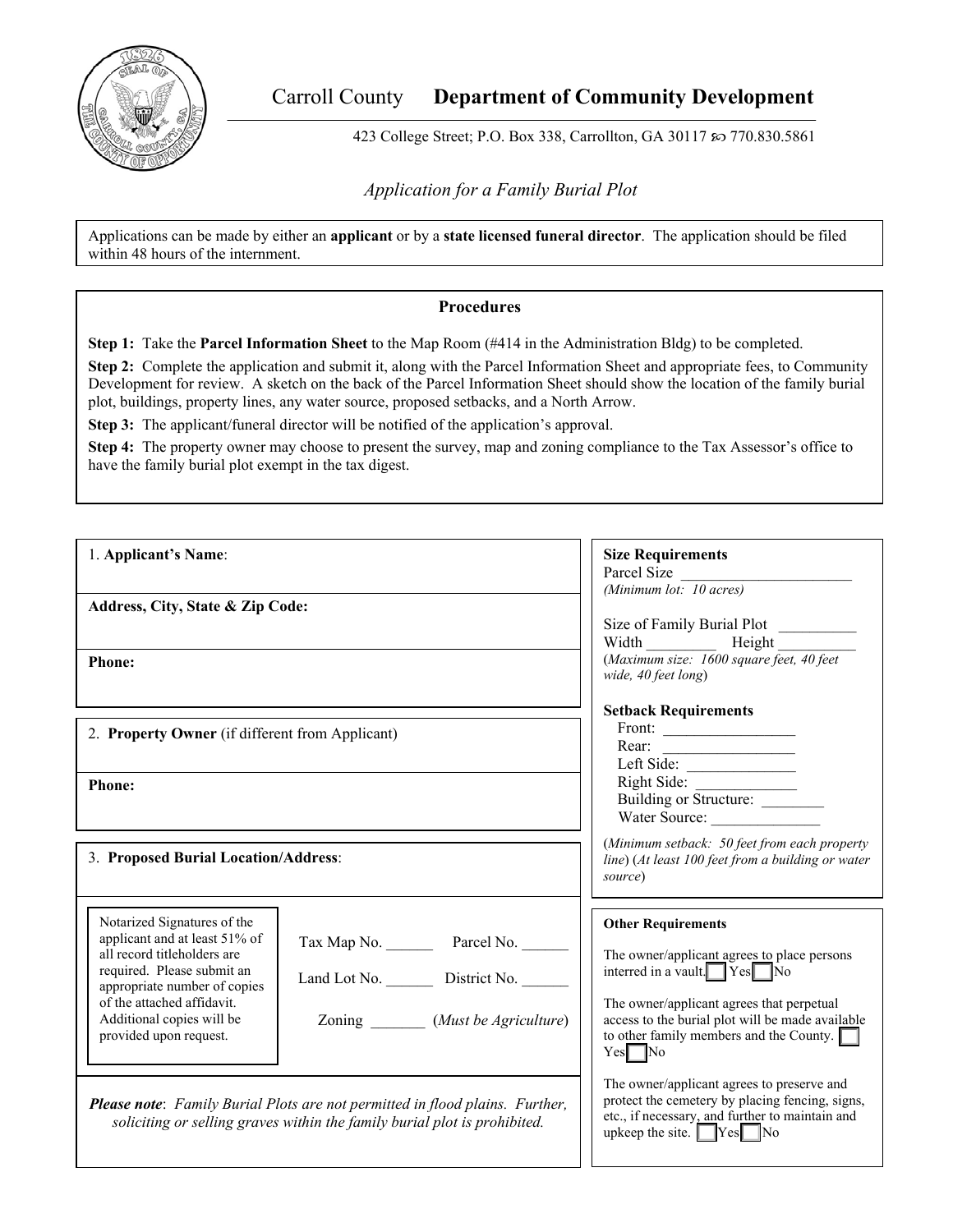STATE OF GEORGIA COUNTY OF CARROLL



#### **AFFIDAVIT FOR A \_\_\_\_\_\_\_\_\_\_\_\_\_\_\_\_\_\_\_\_\_\_**

 , personally appeared before me, the undersigned officer, duly authorized to administer oaths in the State of Georgia and, having been duly sworn, sets forth the following statements for the purpose of being granted approval for a \_\_\_\_\_\_\_\_\_\_\_\_\_\_\_\_\_\_\_\_\_\_\_\_\_\_\_\_\_\_\_\_\_\_\_\_ under the Ordinances of Carroll County:

*The information contained within the application attached hereto and filed in the Department of Community Development consists of facts within my personal knowledge that I know are true and correct, and will be relied upon by officials of Carroll County in making a decision whether to issue this Application, License, Permit, or other Department approval.* 

*On behalf of the Applicant, I declare that the Applicant, regardless if a partnership, corporation, or other organization or entity that is receiving a benefit under this Application, License, Permit, or other Department approval (whichever is applicable) is not delinquent in the payment of any taxes or fees due Carroll County.* 

FURTHER AFFIANT SAYETH NOT.

I declare under penalty of false swearing that the above is true and correct.

This  $\_\_\_$  day of  $\_\_\_\_\_\_\_\_\_\_\_\_\_\_\_\_\_\_\_\_\_\_\_\_\_\_\_\_\_\_.\_$ 

AFFIANT (signature)

Address: \_\_\_\_\_\_\_\_\_\_\_\_\_\_\_\_\_\_\_\_\_\_\_\_\_\_\_\_\_\_\_\_\_\_

 $\mathcal{L}_\text{max}$  and  $\mathcal{L}_\text{max}$  and  $\mathcal{L}_\text{max}$  and  $\mathcal{L}_\text{max}$ 

 $\mathcal{L}_\text{max}$  and  $\mathcal{L}_\text{max}$  and  $\mathcal{L}_\text{max}$  and  $\mathcal{L}_\text{max}$ 

Sworn to and subscribed before me this day of  $\_\_\_\_\_\_\_\_\_\_\_\_\_\_\_\_\_\_\_\_\_\_\_\_\_\_\_.\_$ 

If Affiant is authorized to sign on behalf of a partnership, corporation, or other organization or entity, please set forth the entity and address

Entity: Notary Public

My Commission Expires:

\_\_\_\_\_\_\_\_\_\_\_\_\_\_\_\_\_\_\_\_\_\_\_\_\_\_\_

Address: \_\_\_\_\_\_\_\_\_\_\_\_\_\_\_\_\_\_\_\_\_\_\_\_\_\_\_\_\_\_\_\_\_\_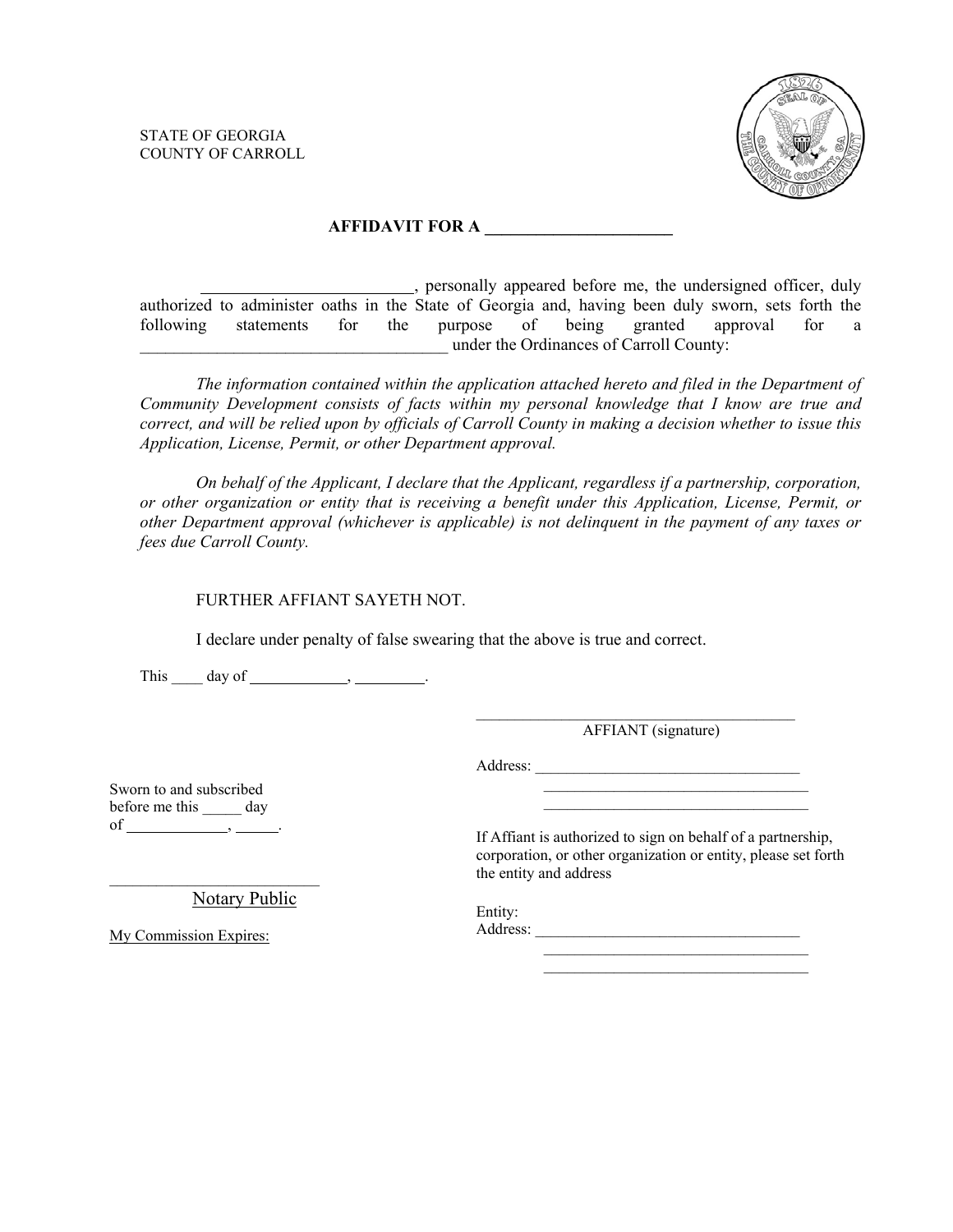### **PARCEL INFORMATION SHEET & APPLICATION FOR ZONING COMPLIANCE CERTIFICATE**

*To be completed by Map Room Personnel in Room #414* 

| <b>MAP ROOM OFFICAL:</b>                                                                                                                                                                                                                                                                                                                                                        |                      |                                                  |                           |  |  |  |
|---------------------------------------------------------------------------------------------------------------------------------------------------------------------------------------------------------------------------------------------------------------------------------------------------------------------------------------------------------------------------------|----------------------|--------------------------------------------------|---------------------------|--|--|--|
| MAP:                                                                                                                                                                                                                                                                                                                                                                            |                      | <b>LAND LOT:</b>                                 |                           |  |  |  |
| PARCEL:                                                                                                                                                                                                                                                                                                                                                                         |                      |                                                  | <b>DISTRICT:</b>          |  |  |  |
| <b>CURRENT PROPERTY OWNER:</b>                                                                                                                                                                                                                                                                                                                                                  |                      |                                                  |                           |  |  |  |
| <b>PROPERTY OWNER AS OF JANUARY 1ST:</b>                                                                                                                                                                                                                                                                                                                                        |                      |                                                  |                           |  |  |  |
| APPLICANT (IF DIFFERENT FROM OWNER):                                                                                                                                                                                                                                                                                                                                            |                      |                                                  |                           |  |  |  |
| <b>PROJECT ADDRESS:</b>                                                                                                                                                                                                                                                                                                                                                         |                      |                                                  |                           |  |  |  |
| CITY:                                                                                                                                                                                                                                                                                                                                                                           |                      |                                                  |                           |  |  |  |
|                                                                                                                                                                                                                                                                                                                                                                                 |                      |                                                  |                           |  |  |  |
| <b>SUBDIVISION:</b>                                                                                                                                                                                                                                                                                                                                                             |                      | $LOT \#$ :                                       |                           |  |  |  |
| <b>ACREAGE:</b>                                                                                                                                                                                                                                                                                                                                                                 |                      |                                                  | <b>PARCEL SPLIT FROM:</b> |  |  |  |
|                                                                                                                                                                                                                                                                                                                                                                                 |                      |                                                  |                           |  |  |  |
| <b>CURRENT ZONING CLASSIFICATION</b>                                                                                                                                                                                                                                                                                                                                            |                      |                                                  |                           |  |  |  |
| <b>REQUIRED SETBACKS</b>                                                                                                                                                                                                                                                                                                                                                        |                      |                                                  | <b>FRONT</b>              |  |  |  |
|                                                                                                                                                                                                                                                                                                                                                                                 |                      |                                                  | <b>SIDE</b>               |  |  |  |
|                                                                                                                                                                                                                                                                                                                                                                                 |                      |                                                  | <b>REAR</b>               |  |  |  |
| <b>CERTIFICATE OF ZONING COMPLIANCE - CHECKLIST</b><br>Owner(s) & Agent (if applicable)<br>Legal Description or Adequate Description of Property<br>Complete Inventory of Existing Structures (noting uses & non-conforming structures)<br>Complete Inventory of Proposed Structures<br>Complete Inventory of Existing Uses and/or Activities<br>Applicant's Certification<br>П |                      |                                                  |                           |  |  |  |
| Signature of Zoning Administrator or Designee: _________________________________<br>Date: <u>Date:</u>                                                                                                                                                                                                                                                                          |                      |                                                  |                           |  |  |  |
| Comments:                                                                                                                                                                                                                                                                                                                                                                       |                      |                                                  |                           |  |  |  |
| <b>CDP COMPLIANCE</b>                                                                                                                                                                                                                                                                                                                                                           | $\Box$ YES $\Box$ NO |                                                  |                           |  |  |  |
|                                                                                                                                                                                                                                                                                                                                                                                 |                      |                                                  |                           |  |  |  |
|                                                                                                                                                                                                                                                                                                                                                                                 |                      | <b>Comments:</b>                                 |                           |  |  |  |
| PLAT APPROVED                                                                                                                                                                                                                                                                                                                                                                   | $\Box$ YES $\Box$ NO | <b>Signature of County Engineer or Designee:</b> |                           |  |  |  |
|                                                                                                                                                                                                                                                                                                                                                                                 |                      | Date:                                            |                           |  |  |  |
|                                                                                                                                                                                                                                                                                                                                                                                 | $\Box$ YES $\Box$ NO |                                                  |                           |  |  |  |
| <b>APPROVED FOR</b><br><b>NEW ADDRESS</b>                                                                                                                                                                                                                                                                                                                                       |                      | Signature of Zoning Administrator or Designee:   |                           |  |  |  |
|                                                                                                                                                                                                                                                                                                                                                                                 |                      | Comments:                                        |                           |  |  |  |
|                                                                                                                                                                                                                                                                                                                                                                                 |                      |                                                  |                           |  |  |  |